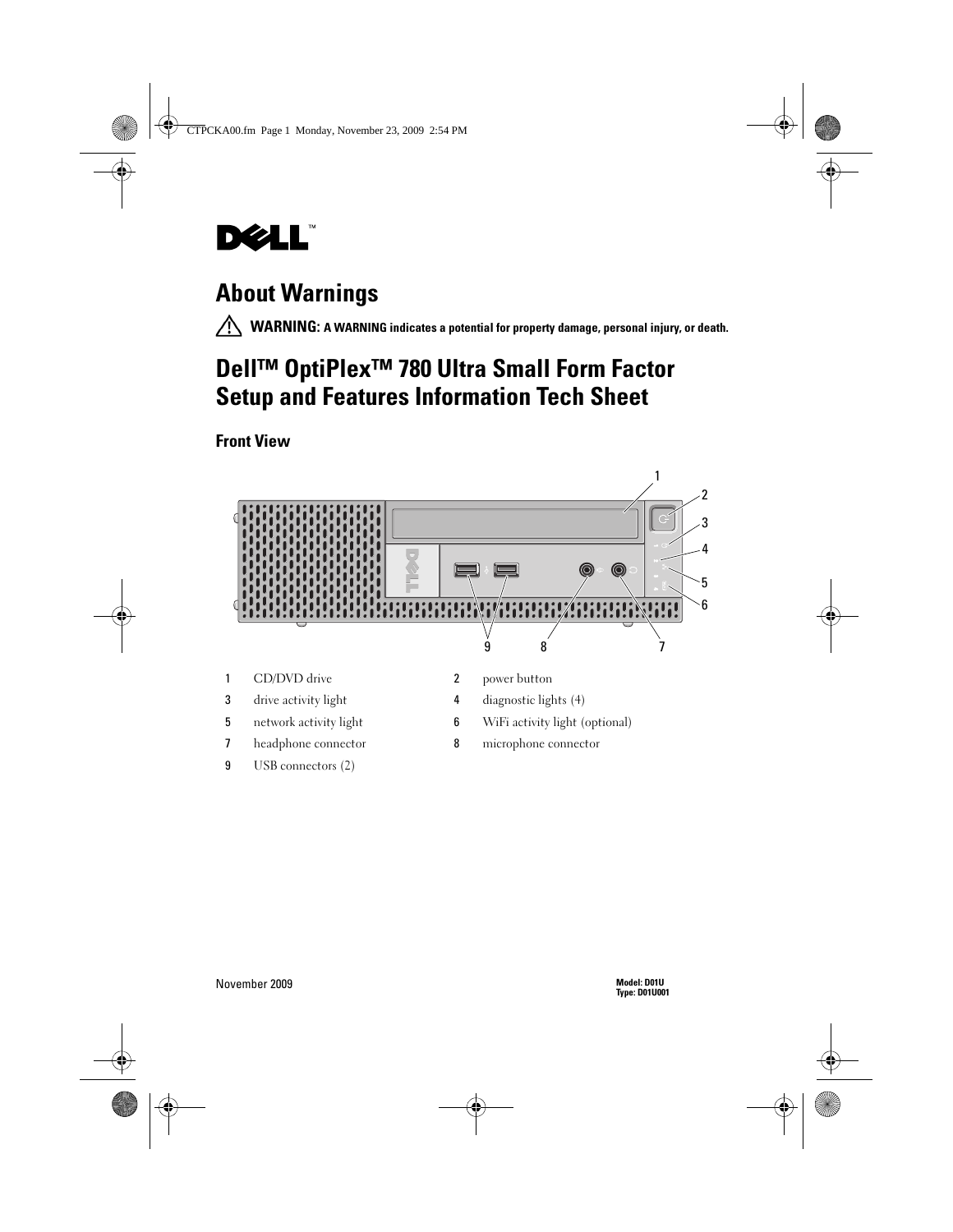## Back View



- 
- network connector 14 link integrity light
- WiFi antenna (optional)
- 
- 11 serial connector 12 USB connectors (5)
	-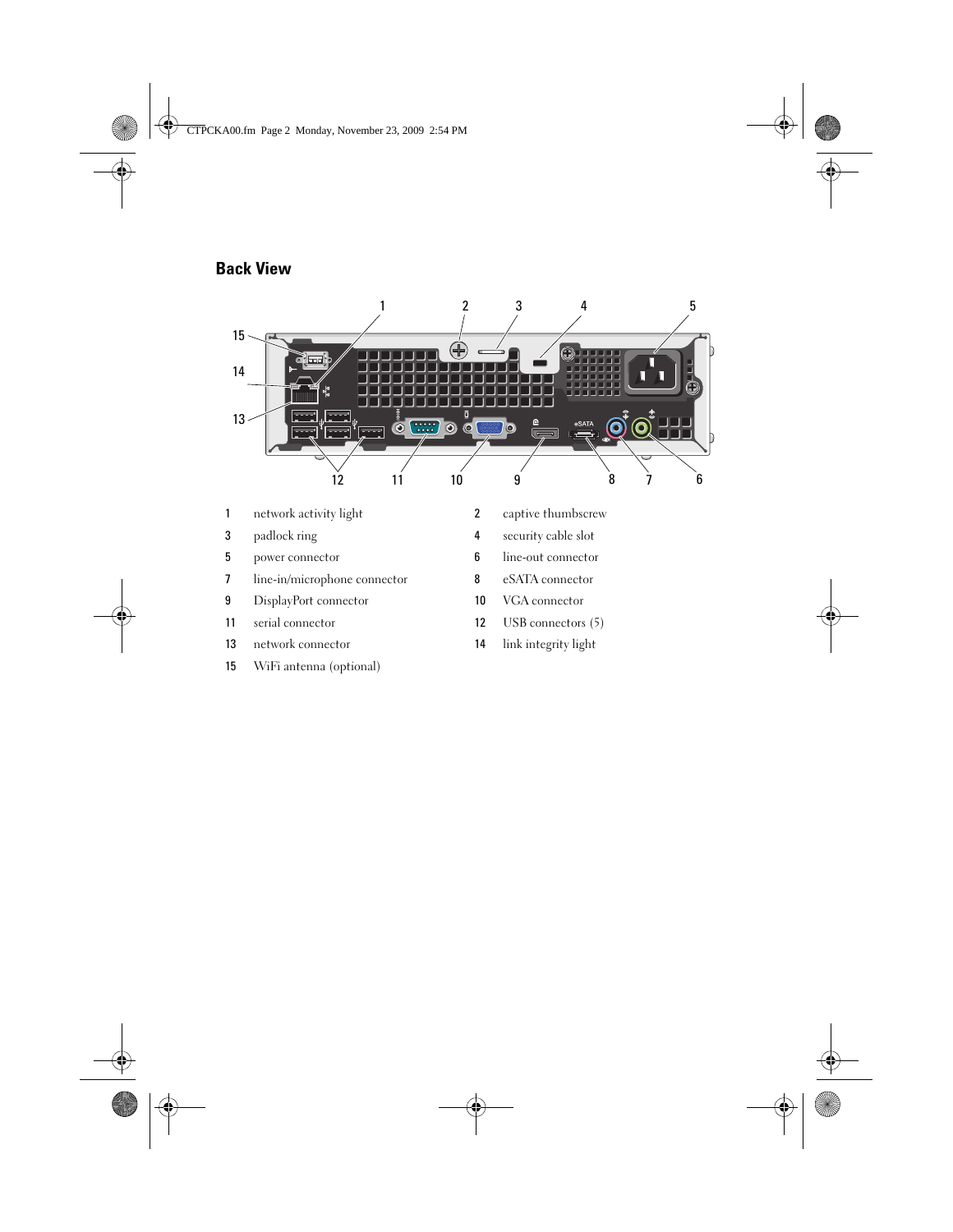## Quick Setup

 $\bigwedge$  WARNING: Before you begin any of the procedures in this section, read the safety information that shipped with your computer. For additional best practices information, see www.dell.com/regulatory\_compliance.



NOTE: Some devices may not be included if you did not order them.

- 1 Connect the monitor using only one of the following cables:
	-

**a** The blue VGA cable. **b** The DisplayPort cable.





c The VGA cable to a DisplayPort adapter.



2 Connect the USB keyboard or mouse (optional).



3 Connect the network cable (optional).



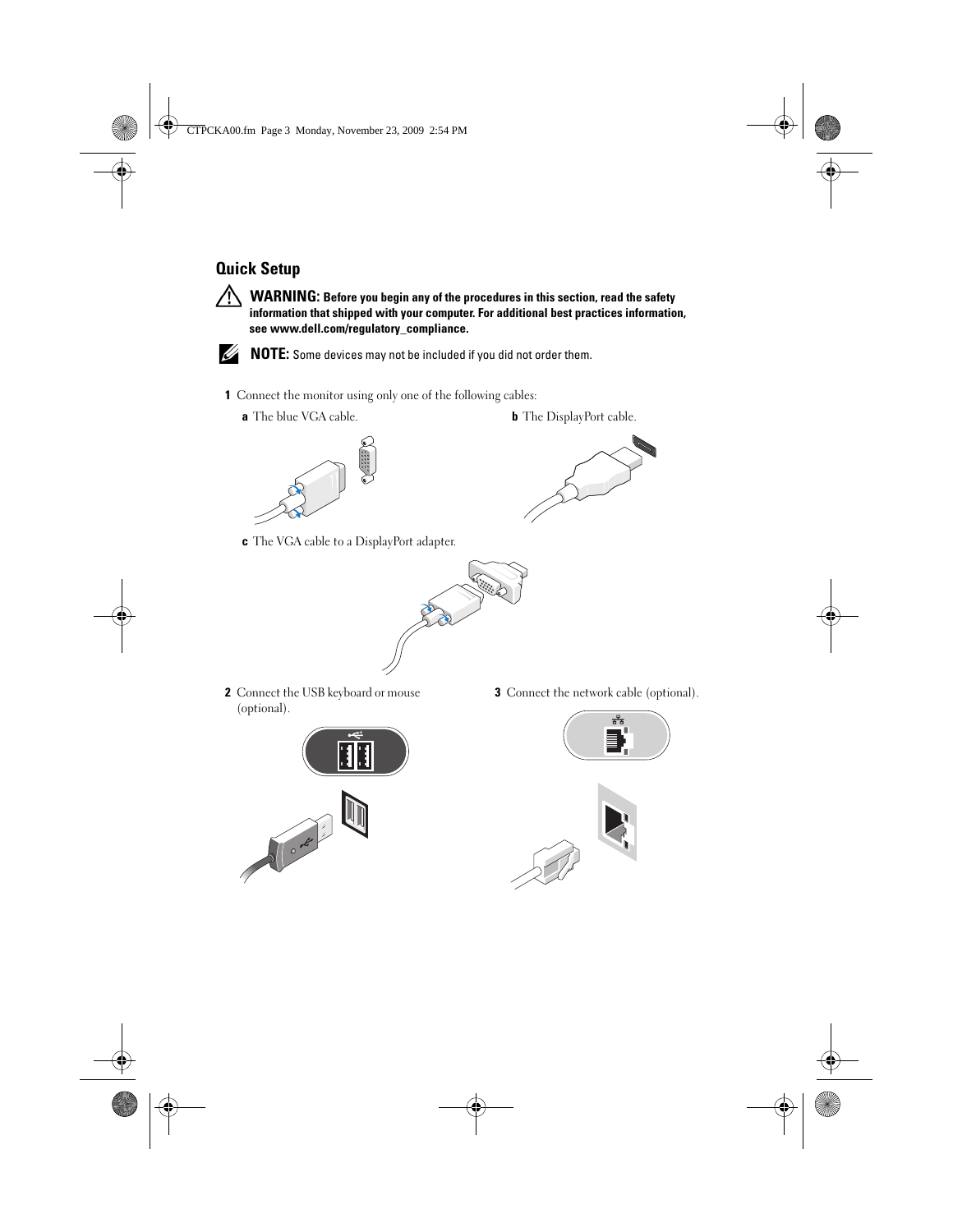4 Connect the power cable.



5 Press the power buttons on the monitor and computer.





# **Specifications**

 $\mathscr{U}$  NOTE: The following specifications are only those required by law to ship with your computer. For a complete and current listing of the specifications for your computer, go to support.dell.com.

| <b>System Information</b> |                                                                                         |
|---------------------------|-----------------------------------------------------------------------------------------|
| Chipset                   | Intel <sup>®</sup> O45 Express chipset with ICH10DO                                     |
| <b>Processor</b>          |                                                                                         |
| Processor                 | Intel Core™2 Duo, Intel Pentium® Dual-Core,<br>Intel Celeron® Dual-Core, Intel Celeron® |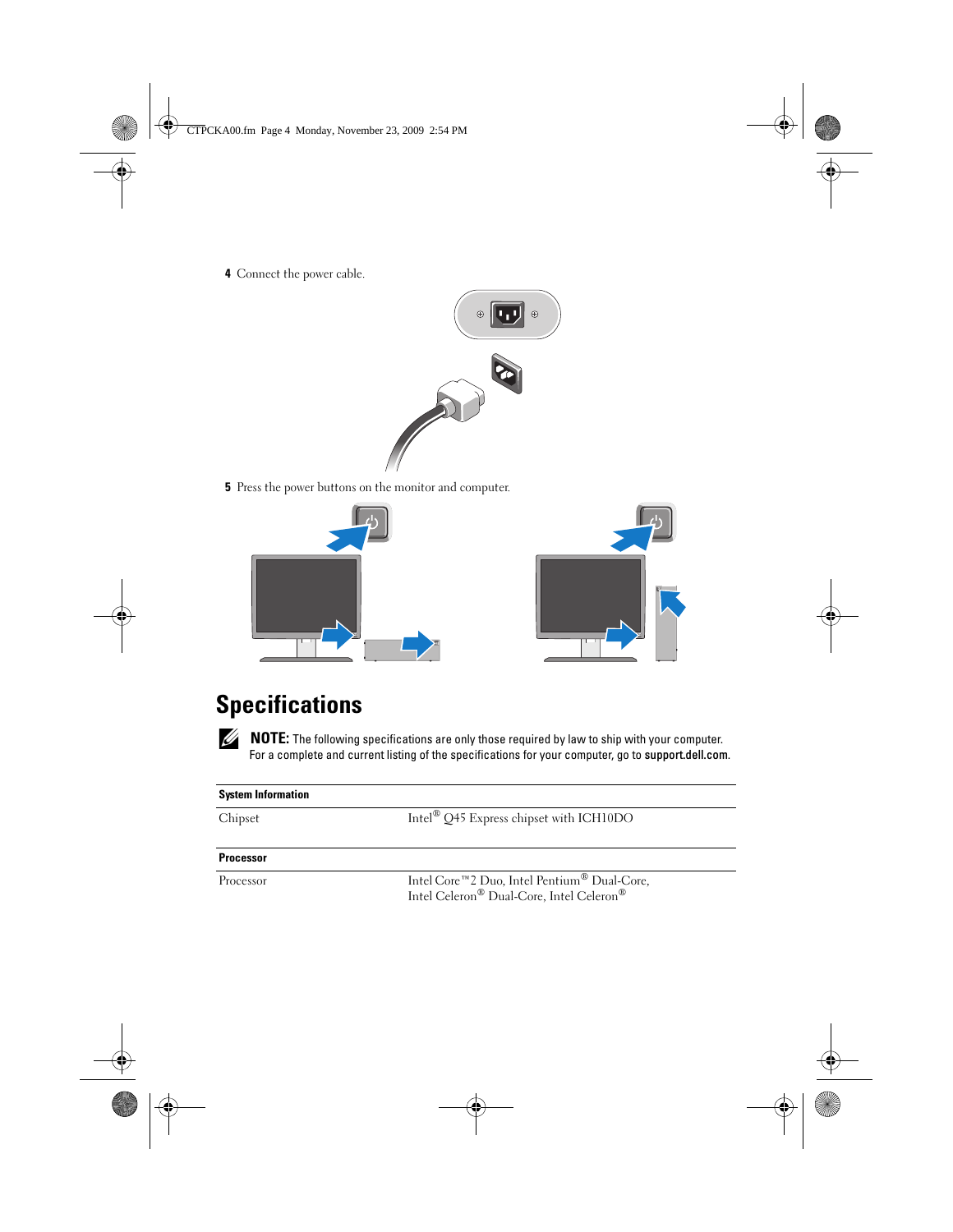| Video                                     |                                  |
|-------------------------------------------|----------------------------------|
| Video type:                               |                                  |
| Integrated                                | Intel Q45 graphics controller    |
| Video memory:                             |                                  |
| Integrated                                | Upto 1759 MB shared video memory |
| <b>Memory</b>                             |                                  |
| Memory module connector                   | 2 DIMM slots                     |
| Memory module capacity                    | 1 GB or 2 GB                     |
| Type                                      | DDR3 1066 MHz (non-ECC)          |
| Minimum memory                            | 1 GB                             |
| Maximum memory                            | 4 GB                             |
| <b>Drives</b>                             |                                  |
| Externally accessible:                    |                                  |
| 5.25-inch slimline drive bay              | One                              |
| Internally accessible:                    |                                  |
| 2.5-inch SATA drive bay                   | One                              |
| Available devices:                        |                                  |
| 2.5-inch SATA hard drive                  | One                              |
| 5.25-inch SATA DVD-ROM,<br>DVD+/-RW drive | One                              |

NOTE: Supports a maximum of one hard drive.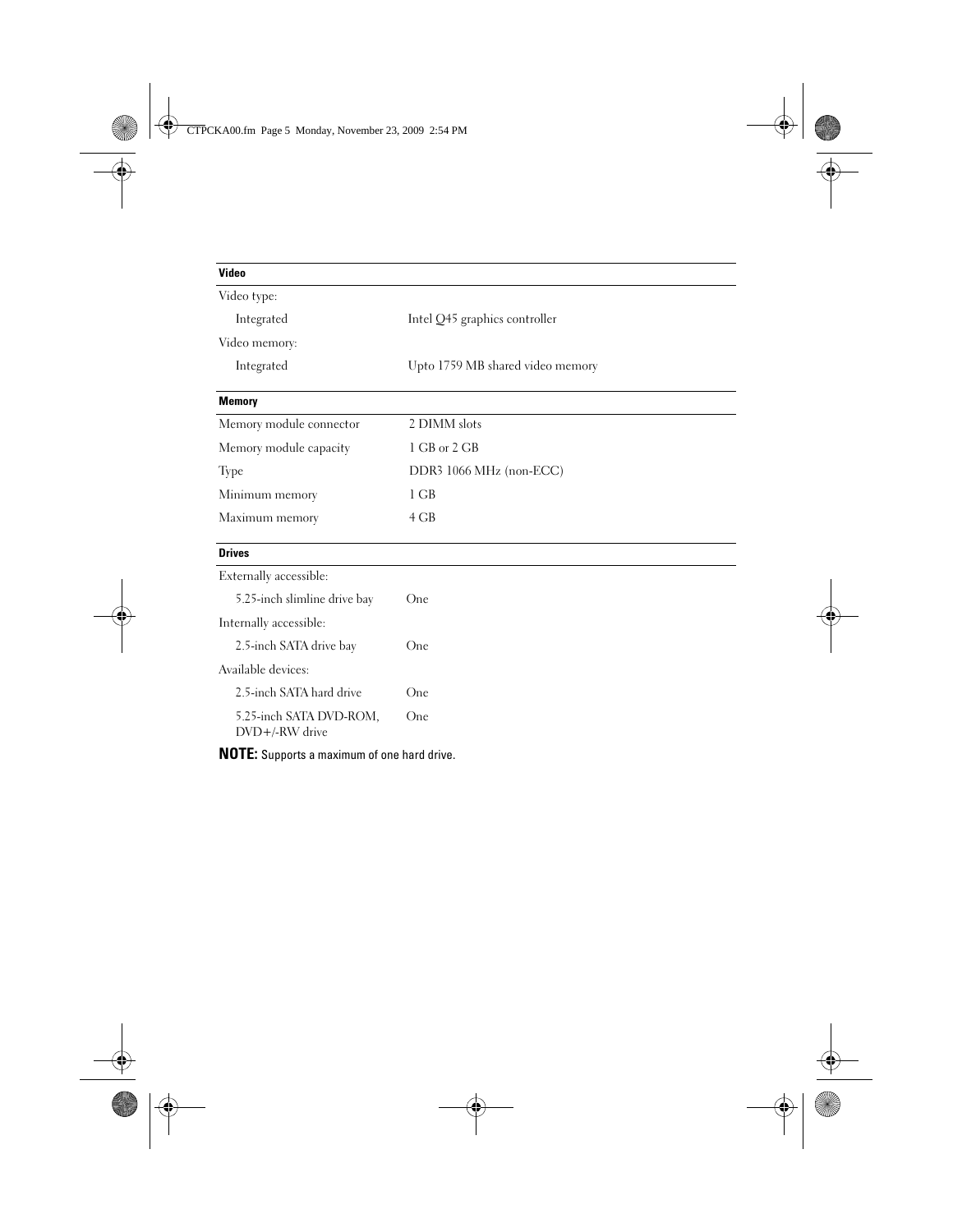| Front of computer:                                      |                                                                                                                                                                                                                   |
|---------------------------------------------------------|-------------------------------------------------------------------------------------------------------------------------------------------------------------------------------------------------------------------|
| Power button light                                      | Blue light - Solid blue light indicates power-on state;<br>blinking blue light indicates sleep state of the computer.                                                                                             |
|                                                         | Amber light - Solid amber light when the computer does not<br>start indicates a problem with the system board or<br>power supply. Blinking amber light indicates a problem<br>with the system board.              |
| Drive activity light                                    | Displays the SATA hard drive or CD/DVD drive activity.                                                                                                                                                            |
|                                                         | Blue light — Blinking blue light indicates that the computer is<br>reading data from or writing data to the drive.                                                                                                |
| Network activity light                                  | Blue light $-A$ good connection exists between the network<br>and the computer.                                                                                                                                   |
|                                                         | Off (no light) — The computer is not detecting a physical<br>connection to the network.                                                                                                                           |
| WiFi activity light (optional)                          | Blue light - The WiFi network card is enabled.                                                                                                                                                                    |
| Diagnostic lights                                       | Four amber lights located on the front panel of the computer.<br>For information on the diagnostic lights, see the Service<br><i>Manual</i> available on the Dell Support website at<br>support.dell.com/manuals. |
| Back of computer:                                       |                                                                                                                                                                                                                   |
| Link integrity light on<br>integrated network adapter   | Green light $- A$ good 10 Mbps connection exists between the<br>network and the computer.                                                                                                                         |
|                                                         | Orange light - A good 100 Mbps connection exists between<br>the network and the computer.                                                                                                                         |
|                                                         | Yellow light — A good 1000 Mbps connection exists between<br>the network and the computer.                                                                                                                        |
|                                                         | Off (no light) — The computer is not detecting a physical<br>connection to the network.                                                                                                                           |
| Network activity light on<br>integrated network adapter | Yellow light - A blinking yellow light indicates that network<br>activity is present.                                                                                                                             |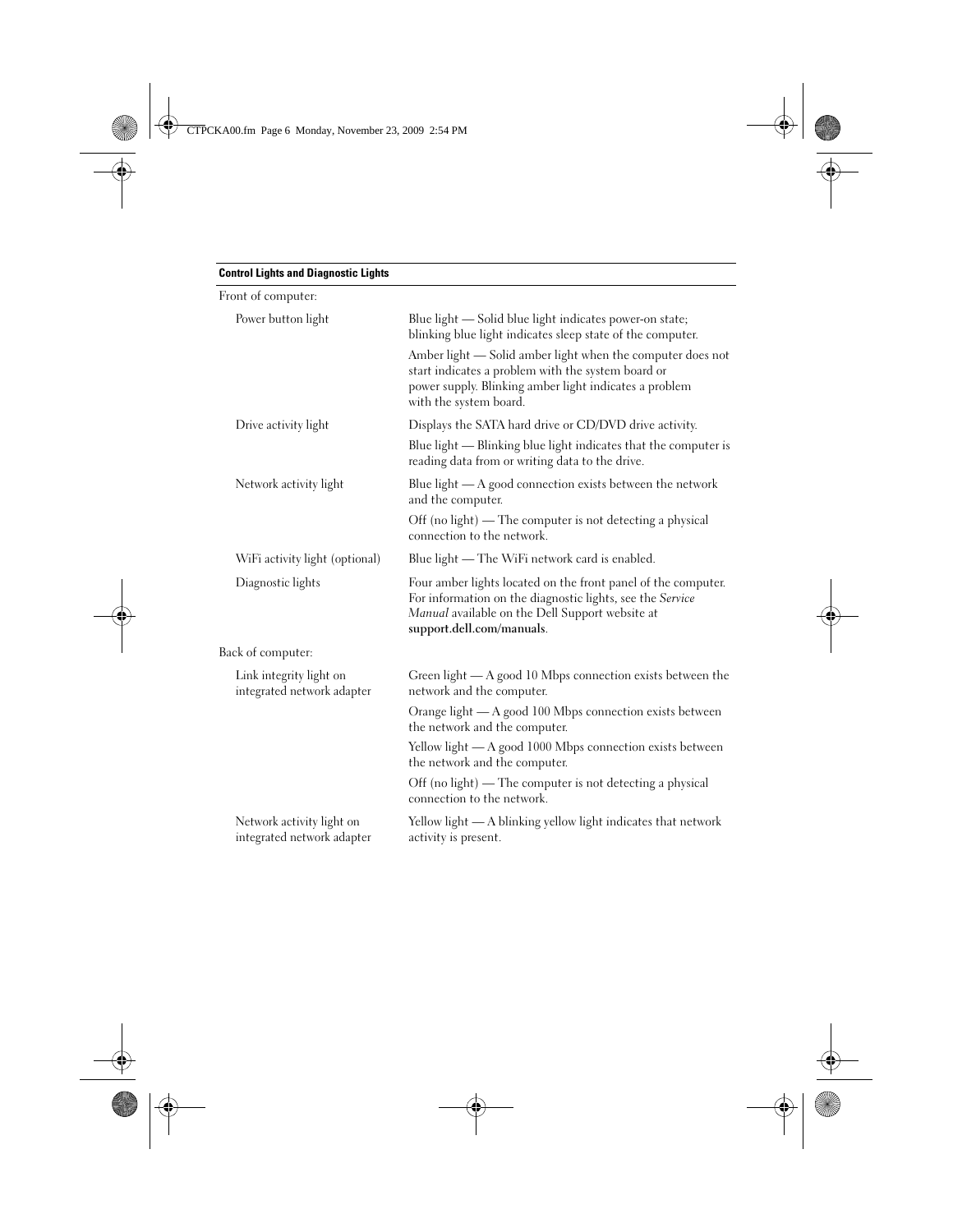#### Control Lights and Diagnostic Lights (continued)

Inside of computer:

Power supply light

| Green — The power supply is turned on and is functional.        |
|-----------------------------------------------------------------|
| The power cable must be connected to the power connector        |
| (at the back of the computer) and the electrical outlet. A test |
| button and LED are on the top side of the unit.                 |

**NOTE:** You can test the health of the power system by pressing the test button. When the system's power supply voltage is within specification, the self-test LED lights. If the LED does not light up, the power supply may be defective. AC power must be connected during this test.

NOTE: The test button and indication LED are not accessible from outside the system. They are located under the removable side cover on top of the power supply.

| <b>Power</b>                                                                   |                                                                                |  |  |  |
|--------------------------------------------------------------------------------|--------------------------------------------------------------------------------|--|--|--|
| Wattage                                                                        | 180 W                                                                          |  |  |  |
| Maximum heat dissipation                                                       | 750 BTU/hr                                                                     |  |  |  |
| NOTE: Heat dissipation is calculated by using the power supply wattage rating. |                                                                                |  |  |  |
| Voltage                                                                        | 90-264 VAC                                                                     |  |  |  |
| Frequency                                                                      | $47-63$ Hz                                                                     |  |  |  |
| Input amperage                                                                 | 2.6A                                                                           |  |  |  |
| voltage-setting information.                                                   | NOTE: See the safety information that shipped with your computer for important |  |  |  |
| Coin-cell battery                                                              | 3V CR2032 lithium coin cell                                                    |  |  |  |
| <b>Physical</b>                                                                |                                                                                |  |  |  |
| Height                                                                         | 23.7 cm (9.3 inches)                                                           |  |  |  |
| Width                                                                          | $6.5$ cm $(2.6$ inches)                                                        |  |  |  |
| Depth                                                                          | 24.0 cm (9.4 inches)                                                           |  |  |  |
| Weight                                                                         | 3.2 kg $(7 \text{ lbs})$                                                       |  |  |  |